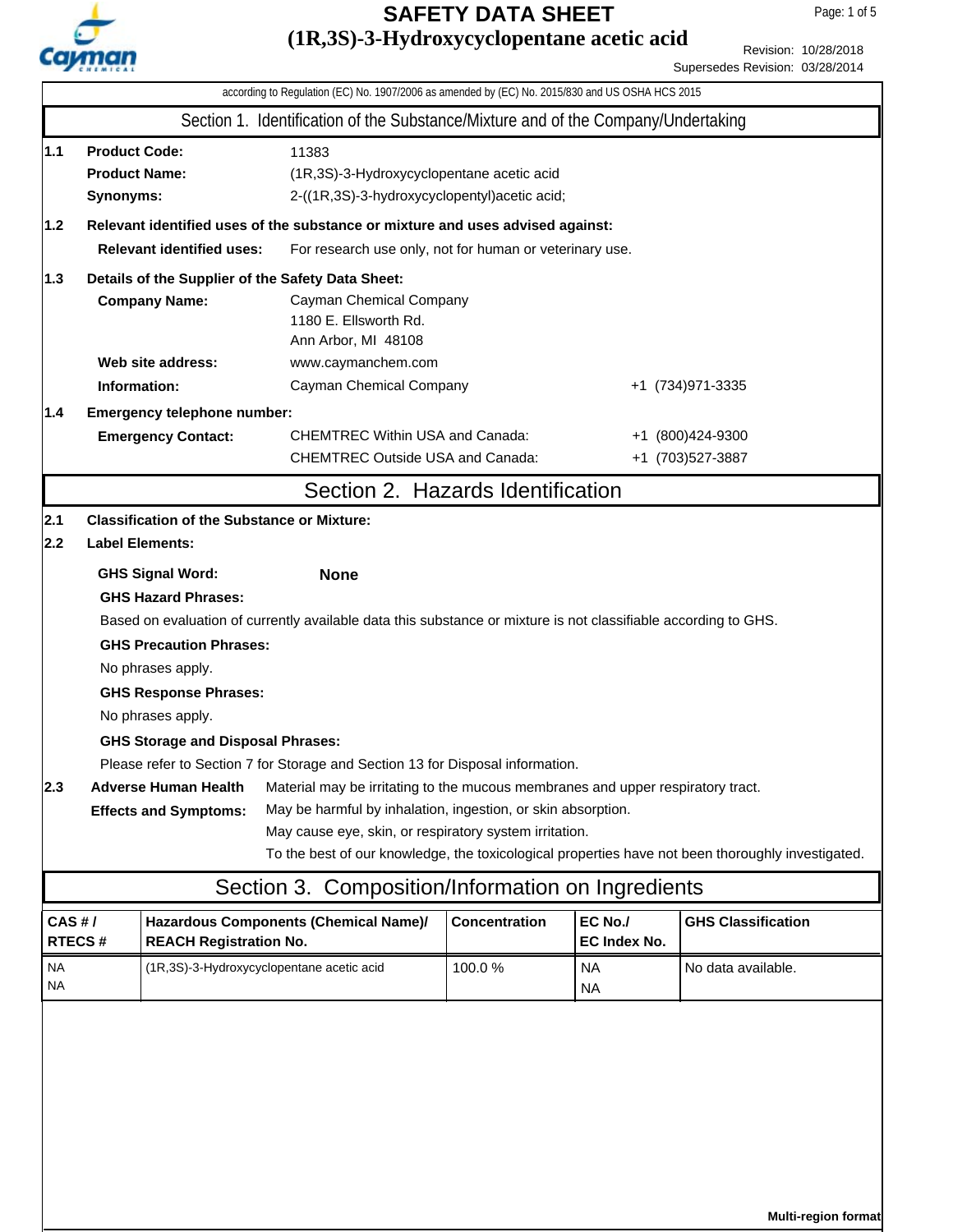

## **(1R,3S)-3-Hydroxycyclopentane acetic acid SAFETY DATA SHEET**

Revision: 10/28/2018 Supersedes Revision: 03/28/2014

|     |                                                                                                                    | Section 4. First Aid Measures                                                                                                                                                                                     |  |  |  |  |
|-----|--------------------------------------------------------------------------------------------------------------------|-------------------------------------------------------------------------------------------------------------------------------------------------------------------------------------------------------------------|--|--|--|--|
| 4.1 | <b>Description of First Aid</b>                                                                                    |                                                                                                                                                                                                                   |  |  |  |  |
|     | <b>Measures:</b>                                                                                                   |                                                                                                                                                                                                                   |  |  |  |  |
|     | In Case of Inhalation:                                                                                             | Remove to fresh air. If not breathing, give artificial respiration or give oxygen by trained personnel.<br>Get immediate medical attention.                                                                       |  |  |  |  |
|     | In Case of Skin Contact:                                                                                           | Immediately wash skin with soap and plenty of water for at least 15 minutes. Remove contaminated<br>clothing. Get medical attention if symptoms occur. Wash clothing before reuse.                                |  |  |  |  |
|     | In Case of Eye Contact:                                                                                            | Hold eyelids apart and flush eyes with plenty of water for at least 15 minutes. Have eyes examined<br>and tested by medical personnel.                                                                            |  |  |  |  |
|     | In Case of Ingestion:                                                                                              | Wash out mouth with water provided person is conscious. Never give anything by mouth to an<br>unconscious person. Get medical attention. Do NOT induce vomiting unless directed to do so by<br>medical personnel. |  |  |  |  |
|     |                                                                                                                    | Section 5. Fire Fighting Measures                                                                                                                                                                                 |  |  |  |  |
| 5.1 | <b>Suitable Extinguishing</b>                                                                                      | Use alcohol-resistant foam, carbon dioxide, water, or dry chemical spray.                                                                                                                                         |  |  |  |  |
|     | Media:                                                                                                             | Use water spray to cool fire-exposed containers.                                                                                                                                                                  |  |  |  |  |
|     | Media:                                                                                                             | Unsuitable Extinguishing A solid water stream may be inefficient.                                                                                                                                                 |  |  |  |  |
| 5.2 | Flammable Properties and No data available.<br>Hazards:                                                            |                                                                                                                                                                                                                   |  |  |  |  |
|     |                                                                                                                    | No data available.                                                                                                                                                                                                |  |  |  |  |
|     | Flash Pt:                                                                                                          | No data.                                                                                                                                                                                                          |  |  |  |  |
|     | <b>Explosive Limits:</b>                                                                                           | LEL: No data.<br>UEL: No data.                                                                                                                                                                                    |  |  |  |  |
|     | <b>Autoignition Pt:</b>                                                                                            | No data.                                                                                                                                                                                                          |  |  |  |  |
| 5.3 |                                                                                                                    | Fire Fighting Instructions: As in any fire, wear self-contained breathing apparatus pressure-demand (NIOSH approved or<br>equivalent), and full protective gear to prevent contact with skin and eyes.            |  |  |  |  |
|     |                                                                                                                    | Section 6. Accidental Release Measures                                                                                                                                                                            |  |  |  |  |
| 6.1 | <b>Protective Precautions,</b>                                                                                     | Avoid breathing vapors and provide adequate ventilation.                                                                                                                                                          |  |  |  |  |
|     |                                                                                                                    | Protective Equipment and As conditions warrant, wear a NIOSH approved self-contained breathing apparatus, or respirator,                                                                                          |  |  |  |  |
|     | <b>Emergency Procedures:</b>                                                                                       | and appropriate personal protection (rubber boots, safety goggles, and heavy rubber gloves).                                                                                                                      |  |  |  |  |
| 6.2 | <b>Environmental</b>                                                                                               | Take steps to avoid release into the environment, if safe to do so.                                                                                                                                               |  |  |  |  |
|     | <b>Precautions:</b>                                                                                                |                                                                                                                                                                                                                   |  |  |  |  |
| 6.3 |                                                                                                                    | Methods and Material For Contain spill and collect, as appropriate.                                                                                                                                               |  |  |  |  |
|     | Containment and Cleaning Transfer to a chemical waste container for disposal in accordance with local regulations. |                                                                                                                                                                                                                   |  |  |  |  |
|     | Up:                                                                                                                |                                                                                                                                                                                                                   |  |  |  |  |
|     |                                                                                                                    | Section 7. Handling and Storage                                                                                                                                                                                   |  |  |  |  |
| 7.1 |                                                                                                                    | Precautions To Be Taken Avoid breathing dust/fume/gas/mist/vapours/spray.                                                                                                                                         |  |  |  |  |
|     | in Handling:                                                                                                       | Avoid prolonged or repeated exposure.                                                                                                                                                                             |  |  |  |  |
| 7.2 |                                                                                                                    | Precautions To Be Taken Keep container tightly closed.                                                                                                                                                            |  |  |  |  |
|     | in Storing:                                                                                                        | Store in accordance with information listed on the product insert.                                                                                                                                                |  |  |  |  |
|     |                                                                                                                    | Section 8. Exposure Controls/Personal Protection                                                                                                                                                                  |  |  |  |  |
| 8.1 | <b>Exposure Parameters:</b>                                                                                        |                                                                                                                                                                                                                   |  |  |  |  |
|     |                                                                                                                    |                                                                                                                                                                                                                   |  |  |  |  |

**Multi-region format**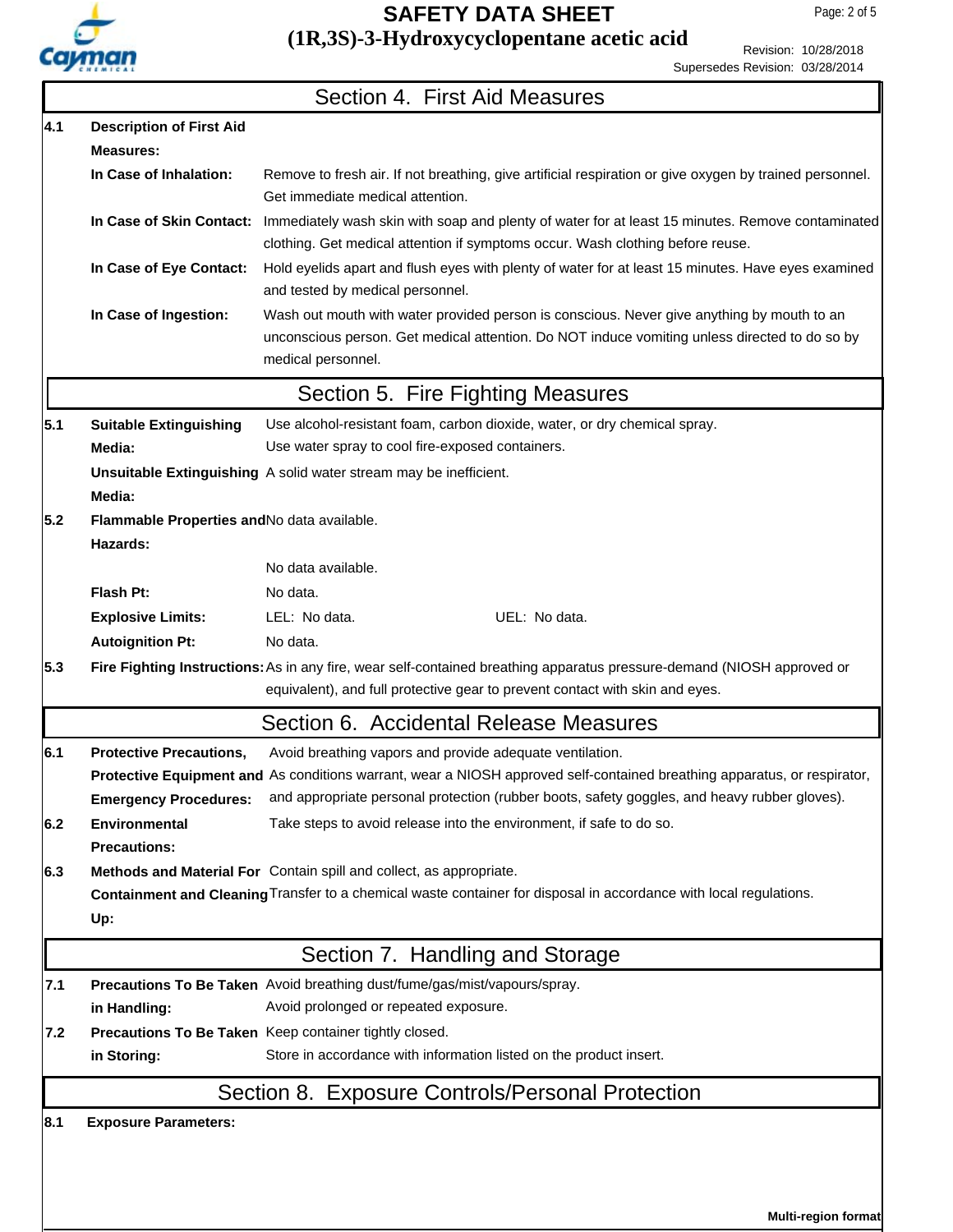

# **SAFETY DATA SHEET**

## **(1R,3S)-3-Hydroxycyclopentane acetic acid**

Revision: 10/28/2018 Supersedes Revision: 03/28/2014

| 8.2   | <b>Exposure Controls:</b>                             |                                                                                                       |  |  |  |  |
|-------|-------------------------------------------------------|-------------------------------------------------------------------------------------------------------|--|--|--|--|
| 8.2.1 | <b>Engineering Controls</b>                           | Use process enclosures, local exhaust ventilation, or other engineering controls to control airborne  |  |  |  |  |
|       | (Ventilation etc.):                                   | levels below recommended exposure limits.                                                             |  |  |  |  |
| 8.2.2 | <b>Personal protection equipment:</b>                 |                                                                                                       |  |  |  |  |
|       | <b>Eye Protection:</b>                                | Safety glasses                                                                                        |  |  |  |  |
|       | <b>Protective Gloves:</b>                             | Compatible chemical-resistant gloves                                                                  |  |  |  |  |
|       | Other Protective Clothing: Lab coat                   |                                                                                                       |  |  |  |  |
|       | <b>Respiratory Equipment</b>                          | NIOSH approved respirator, as conditions warrant.                                                     |  |  |  |  |
|       | (Specify Type):                                       |                                                                                                       |  |  |  |  |
|       | Work/Hygienic/Maintenan Do not take internally.       |                                                                                                       |  |  |  |  |
|       | ce Practices:                                         | Facilities storing or utilizing this material should be equipped with an eyewash and a safety shower. |  |  |  |  |
|       |                                                       | Wash thoroughly after handling.                                                                       |  |  |  |  |
|       |                                                       | No data available.                                                                                    |  |  |  |  |
|       |                                                       | Section 9. Physical and Chemical Properties                                                           |  |  |  |  |
| 9.1   | Information on Basic Physical and Chemical Properties |                                                                                                       |  |  |  |  |
|       | <b>Physical States:</b>                               | [ ] Solid<br>[ ] Gas<br>[X] Liquid                                                                    |  |  |  |  |
|       | <b>Appearance and Odor:</b>                           | A neat oil                                                                                            |  |  |  |  |
|       | pH:                                                   | No data.                                                                                              |  |  |  |  |
|       | <b>Melting Point:</b>                                 | No data.                                                                                              |  |  |  |  |
|       | <b>Boiling Point:</b>                                 | No data.                                                                                              |  |  |  |  |
|       | Flash Pt:                                             | No data.                                                                                              |  |  |  |  |
|       | <b>Evaporation Rate:</b>                              | No data.                                                                                              |  |  |  |  |
|       | Flammability (solid, gas):                            | No data available.                                                                                    |  |  |  |  |
|       | <b>Explosive Limits:</b>                              | LEL: No data.<br>UEL: No data.                                                                        |  |  |  |  |
|       | Vapor Pressure (vs. Air or mm                         | No data.                                                                                              |  |  |  |  |
|       | $Hg$ :                                                |                                                                                                       |  |  |  |  |
|       | Vapor Density (vs. Air = 1):                          | No data.                                                                                              |  |  |  |  |
|       | Specific Gravity (Water = 1):                         | No data.                                                                                              |  |  |  |  |
|       | <b>Solubility in Water:</b>                           | No data.                                                                                              |  |  |  |  |
|       | <b>Octanol/Water Partition</b>                        | No data.                                                                                              |  |  |  |  |
|       | <b>Coefficient:</b>                                   |                                                                                                       |  |  |  |  |
|       | <b>Autoignition Pt:</b>                               | No data.                                                                                              |  |  |  |  |
|       | <b>Decomposition Temperature:</b>                     | No data.                                                                                              |  |  |  |  |
|       | <b>Viscosity:</b>                                     | No data.                                                                                              |  |  |  |  |
| 19.2  | <b>Other Information</b>                              |                                                                                                       |  |  |  |  |
|       | <b>Percent Volatile:</b>                              | No data.                                                                                              |  |  |  |  |
|       | <b>Molecular Formula &amp; Weight:</b>                | C7H12O3<br>144.2                                                                                      |  |  |  |  |
|       |                                                       |                                                                                                       |  |  |  |  |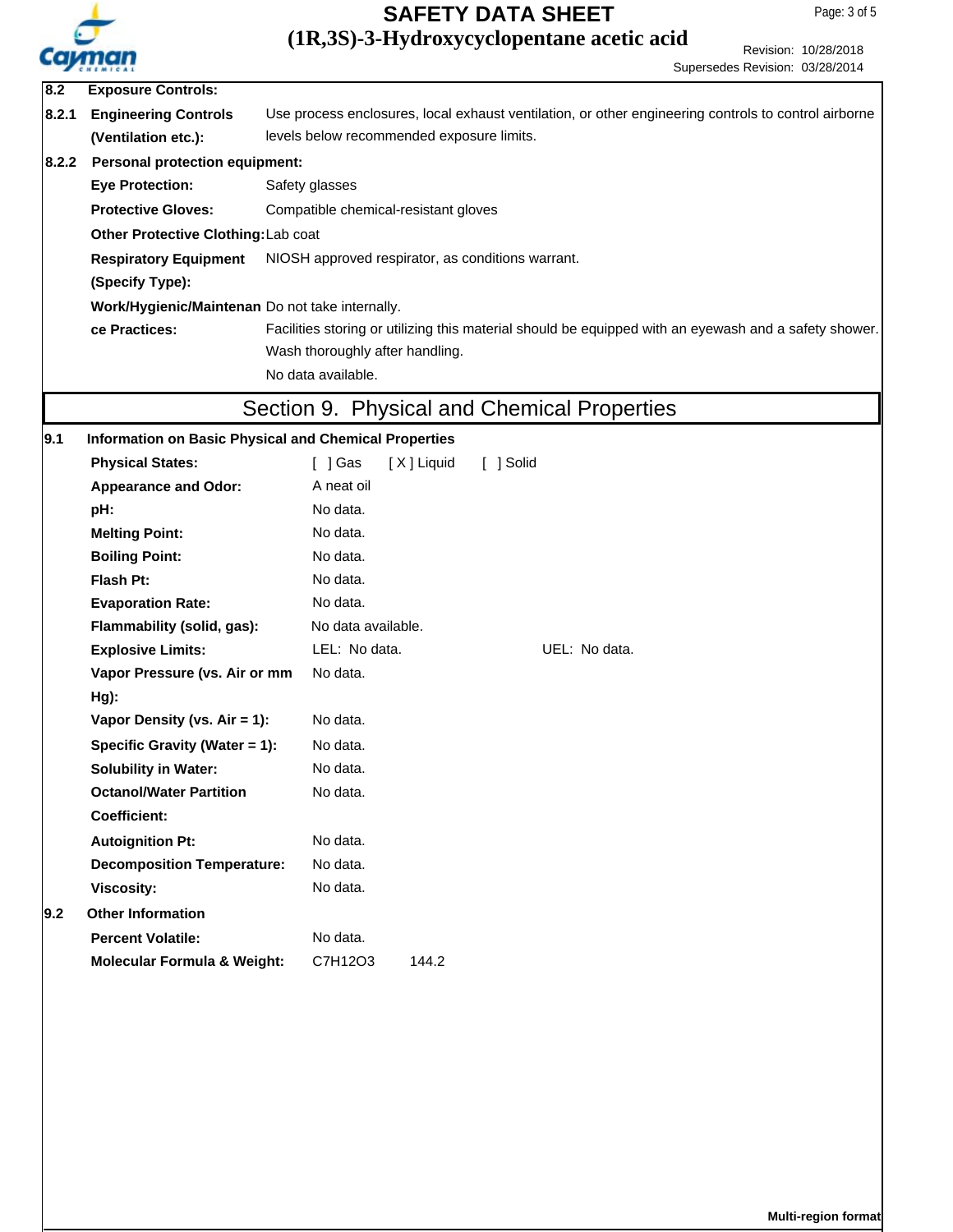

# **SAFETY DATA SHEET**

## **(1R,3S)-3-Hydroxycyclopentane acetic acid**

Revision: 10/28/2018 Supersedes Revision: 03/28/2014

|      |                                                   |                                                |                                                                               | Section 10. Stability and Reactivity                                        |            |             |              |                     |  |
|------|---------------------------------------------------|------------------------------------------------|-------------------------------------------------------------------------------|-----------------------------------------------------------------------------|------------|-------------|--------------|---------------------|--|
| 10.1 | <b>Reactivity:</b>                                |                                                | No data available.                                                            |                                                                             |            |             |              |                     |  |
| 10.2 | Stability:                                        |                                                | Unstable [ ]<br>Stable $[X]$                                                  |                                                                             |            |             |              |                     |  |
| 10.3 |                                                   | <b>Stability Note(s):</b>                      | Stable if stored in accordance with information listed on the product insert. |                                                                             |            |             |              |                     |  |
|      | <b>Polymerization:</b>                            |                                                | Will occur [ ]                                                                | Will not occur [X]                                                          |            |             |              |                     |  |
| 10.4 |                                                   | <b>Conditions To Avoid:</b>                    | No data available.                                                            |                                                                             |            |             |              |                     |  |
| 10.5 |                                                   | Incompatibility - Materials No data available. |                                                                               |                                                                             |            |             |              |                     |  |
|      | <b>To Avoid:</b>                                  |                                                |                                                                               |                                                                             |            |             |              |                     |  |
| 10.6 | <b>Hazardous</b>                                  |                                                | No data available.                                                            |                                                                             |            |             |              |                     |  |
|      | Decomposition or                                  |                                                |                                                                               |                                                                             |            |             |              |                     |  |
|      | <b>Byproducts:</b>                                |                                                |                                                                               |                                                                             |            |             |              |                     |  |
|      |                                                   |                                                |                                                                               | Section 11. Toxicological Information                                       |            |             |              |                     |  |
| 11.1 | Information on                                    |                                                |                                                                               | The toxicological effects of this product have not been thoroughly studied. |            |             |              |                     |  |
|      |                                                   | <b>Toxicological Effects:</b>                  |                                                                               |                                                                             |            |             |              |                     |  |
|      | Carcinogenicity:                                  |                                                | NTP? No<br>IARC Monographs? No<br>OSHA Regulated? No                          |                                                                             |            |             |              |                     |  |
| CAS# |                                                   | <b>Hazardous Components (Chemical Name)</b>    |                                                                               |                                                                             | <b>NTP</b> | <b>IARC</b> | <b>ACGIH</b> | <b>OSHA</b>         |  |
|      | <b>NA</b>                                         | (1R,3S)-3-Hydroxycyclopentane acetic acid      |                                                                               |                                                                             | n.a.       | n.a.        | n.a.         | n.a.                |  |
|      |                                                   |                                                |                                                                               |                                                                             |            |             |              |                     |  |
|      |                                                   |                                                |                                                                               | Section 12. Ecological Information                                          |            |             |              |                     |  |
| 12.1 | <b>Toxicity:</b>                                  |                                                |                                                                               | Avoid release into the environment.                                         |            |             |              |                     |  |
|      |                                                   |                                                | Runoff from fire control or dilution water may cause pollution.               |                                                                             |            |             |              |                     |  |
| 12.2 | <b>Persistence and</b>                            |                                                | No data available.                                                            |                                                                             |            |             |              |                     |  |
|      | Degradability:                                    |                                                |                                                                               |                                                                             |            |             |              |                     |  |
| 12.3 |                                                   | <b>Bioaccumulative</b>                         | No data available.                                                            |                                                                             |            |             |              |                     |  |
|      | <b>Potential:</b>                                 |                                                |                                                                               |                                                                             |            |             |              |                     |  |
| 12.4 | No data available.<br><b>Mobility in Soil:</b>    |                                                |                                                                               |                                                                             |            |             |              |                     |  |
| 12.5 | <b>Results of PBT and vPvB</b> No data available. |                                                |                                                                               |                                                                             |            |             |              |                     |  |
|      | assessment:                                       |                                                |                                                                               |                                                                             |            |             |              |                     |  |
| 12.6 | No data available.<br>Other adverse effects:      |                                                |                                                                               |                                                                             |            |             |              |                     |  |
|      |                                                   |                                                |                                                                               | Section 13. Disposal Considerations                                         |            |             |              |                     |  |
| 13.1 |                                                   | <b>Waste Disposal Method:</b>                  |                                                                               | Dispose in accordance with local, state, and federal regulations.           |            |             |              |                     |  |
|      |                                                   |                                                |                                                                               | Section 14. Transport Information                                           |            |             |              |                     |  |
| 14.1 |                                                   | <b>LAND TRANSPORT (US DOT):</b>                |                                                                               |                                                                             |            |             |              |                     |  |
|      |                                                   | <b>DOT Proper Shipping Name:</b>               |                                                                               | Not dangerous goods.                                                        |            |             |              |                     |  |
|      | <b>DOT Hazard Class:</b>                          |                                                |                                                                               |                                                                             |            |             |              |                     |  |
|      | <b>UN/NA Number:</b>                              |                                                |                                                                               |                                                                             |            |             |              |                     |  |
| 14.1 |                                                   | <b>LAND TRANSPORT (European ADR/RID):</b>      |                                                                               |                                                                             |            |             |              |                     |  |
|      |                                                   | <b>ADR/RID Shipping Name:</b>                  |                                                                               | Not dangerous goods.                                                        |            |             |              |                     |  |
|      | <b>UN Number:</b>                                 |                                                |                                                                               |                                                                             |            |             |              |                     |  |
|      | <b>Hazard Class:</b>                              |                                                |                                                                               |                                                                             |            |             |              |                     |  |
|      |                                                   |                                                |                                                                               |                                                                             |            |             |              |                     |  |
|      |                                                   |                                                |                                                                               |                                                                             |            |             |              |                     |  |
|      |                                                   |                                                |                                                                               |                                                                             |            |             |              |                     |  |
|      |                                                   |                                                |                                                                               |                                                                             |            |             |              |                     |  |
|      |                                                   |                                                |                                                                               |                                                                             |            |             |              | Multi-region format |  |